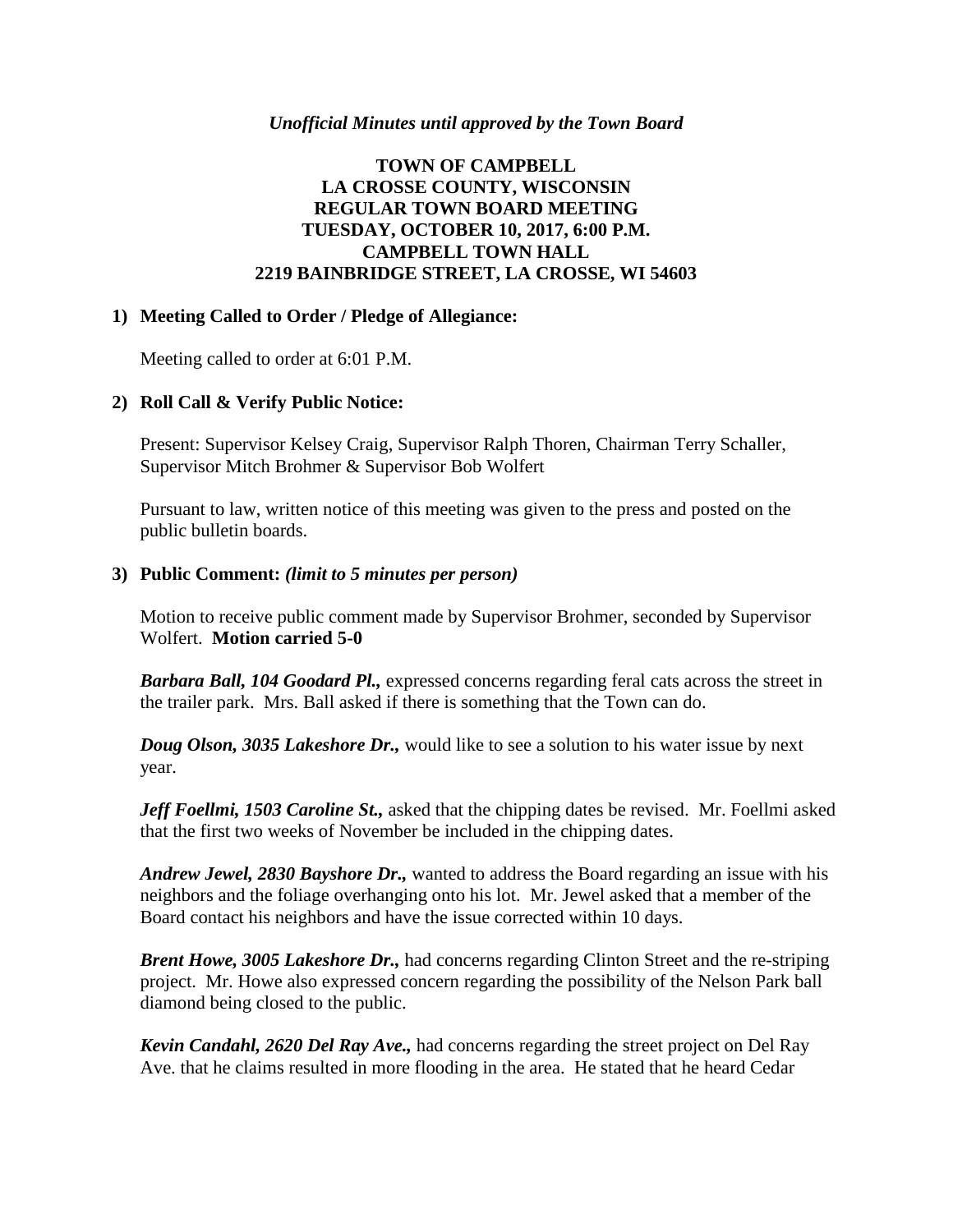Corp. changed the layout of the road from what the plans called for. He would like someone to look into this claim.

*Tim Larson, 1924 Nakomis,* wanted to speak in favor of the proposed sidewalk and crosswalks on Clinton St.

*Al Macha, 1930 Cherokee Ave.,* stated that he also supports the proposed crosswalks on Clinton St. with the exception of the sidewalks on the north side of Clinton.

*Bruce Becker, 3111 Lakeshore Dr.,* asked Supervisor Thoren about the status of the alley repairs throughout the Island. Supervisor Thoren stated that the plan is to do a chunk each year so that the Town does not have to do them all in one year.

*Lee Weis, 100 Church Dr.,* would like the Town to look at other options to being able to keep the ball diamond at Nelson Park instead of allowing the City/Airport to set the price and that be it. Mr. Weis also asked that the Board not approve all members of the Fire Department Officer and Trustees unless they are in attendance to answer questions.

*Carrie Ebner, 2517 Island Park Rd.,* spoke about last month's meeting regarding the Board not approving a non-resident member to the Town EMS unit. Mrs. Ebner spoke regarding actions that members of the Fire/EMS Department take within the community and comments that were made at last month's meeting from one of the Board Members. Supervisor Craig responded to Mrs. Ebner regarding the comments last month.

Motion to close public comment made by Supervisor Wolfert, seconded by Chairman Schaller. **Motion carried 5-0**

- **4) Consent Agenda: (All items listed are considered routine and will be enacted with one motion. There will be no separate discussion of these items unless a Board member so requests, in which case the item will be removed from the Consent Agenda and be considered on the Regular Agenda).**
	- **A) Approval of Minutes:** Regular Board Meeting 09/12/2017
	- **B) Plan Commission Meeting Recommendations: No Meeting**
	- **C) Payment of Bills:**

Motion to approve the Consent Agenda made by Supervisor Craig, seconded by Supervisor Brohmer. **Motion carried 5-0**

# **5) Business:**

**A)** Kathryn Lamers, Lake Onalaska District meeting update. (Clerk)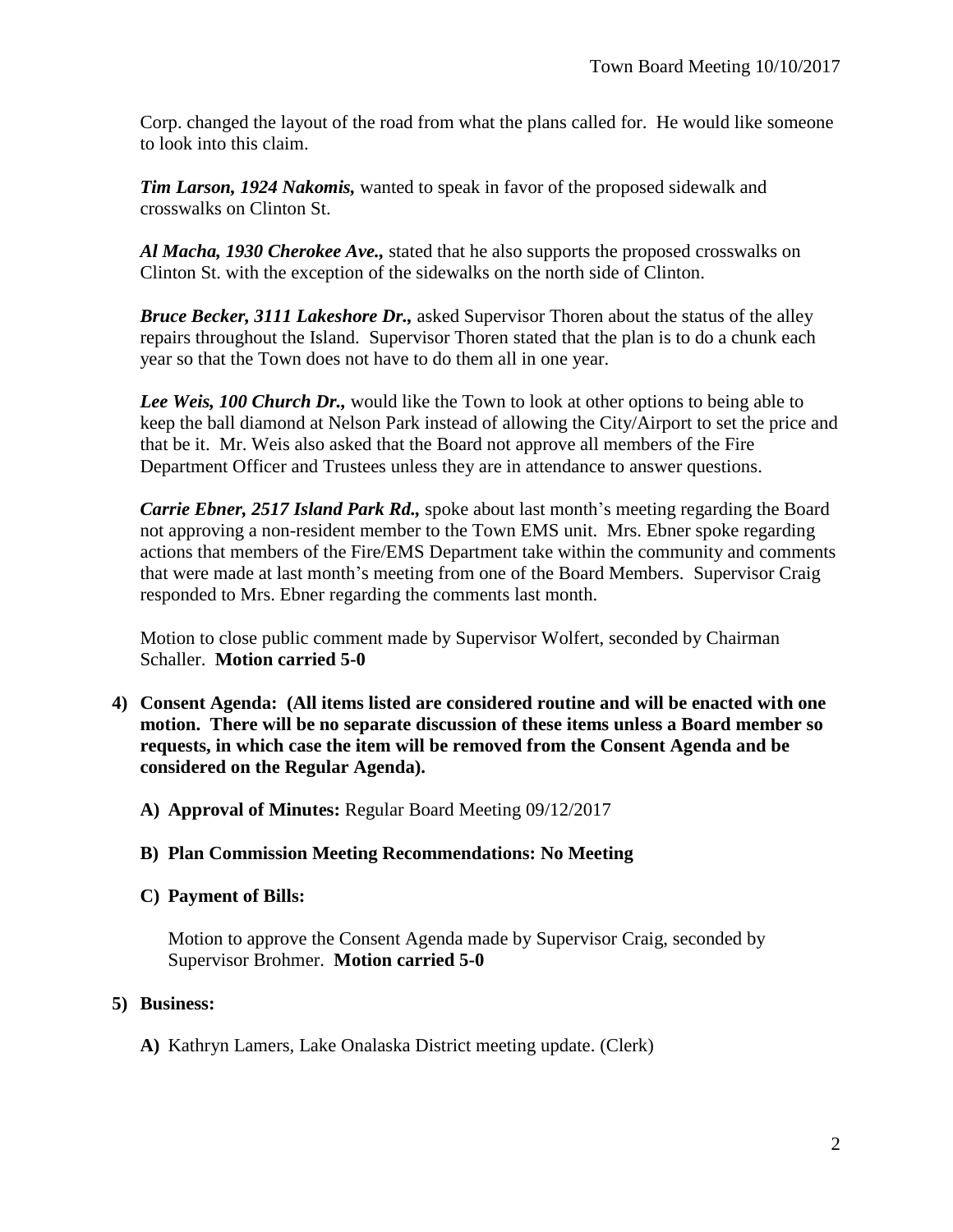Kathryn Lamers spoke to the Board about promoting good practices by decreasing the amount of pesticides and trying to think about how to become water friendly. Mrs. Lamers stated that they plan next year to have more socials.

#### **No Action Taken**

**B)** Pat & Darryl Becker, 2805 Bayshore Dr., request for an annual shoreline burning permit. (Clerk)

Motion to approve Pat & Darryl Becker an annual shoreline burning permit made by Supervisor Craig, seconded by Chairman Schaller. **Motion carried 5-0**

**C)** Approval of a Temporary Class "B" Retailer's License for the French Island Lions Club for October 21, 2017 at the Community Center. (Clerk)

Motion to approve a Temporary Class "B" Retailer's License for the French Island Lions Club for October 21, 2017 at the Community Center made by Supervisor Brohmer, seconded by Supervisor Craig. **Motion carried 5-0**

**D)** Approval of Dan Kapanke as Town representative on the La Crosse County Convention and Visitors Bureau Board. (Chair)

Motion to reappoint Dan Kapanke as Town representative on the La Crosse County Convention and Visitors Bureau Board made by Supervisor Brohmer, seconded by Supervisor Wolfert. **Motion carried 5-0**

**E)** Set date for budget working session. (Clerk)

Motion to accept October  $26<sup>th</sup>$ ,  $2017$  at 4 P.M. for a budget working session made by Supervisor Wolfert, seconded by Supervisor Thoren. **Motion carried 5-0**

**F)** Consideration of request for funding from the City of La Crosse for Clinton Street pedestrian crossing. (Chair)

Clerk Hawkins mentioned that Mayor Kabat has stated that the east side sidewalk and crosswalk will be going in front of their finance committee and City Council later this month.

Motion to decline the request for funding from the City of La Crosse for Clinton Street pedestrian crossing made by Supervisor Wolfert, seconded by Supervisor Brohmer. **Motion carried 5-0**

**G)** Lease agreement request for Nelson Park Ball Field. (Chair)

Chairman Schaller presented a memo from Mark Schlafer, City of La Crosse Assessor, valuing the land at \$100,000 making an annual payment of \$6,500 due from the Town.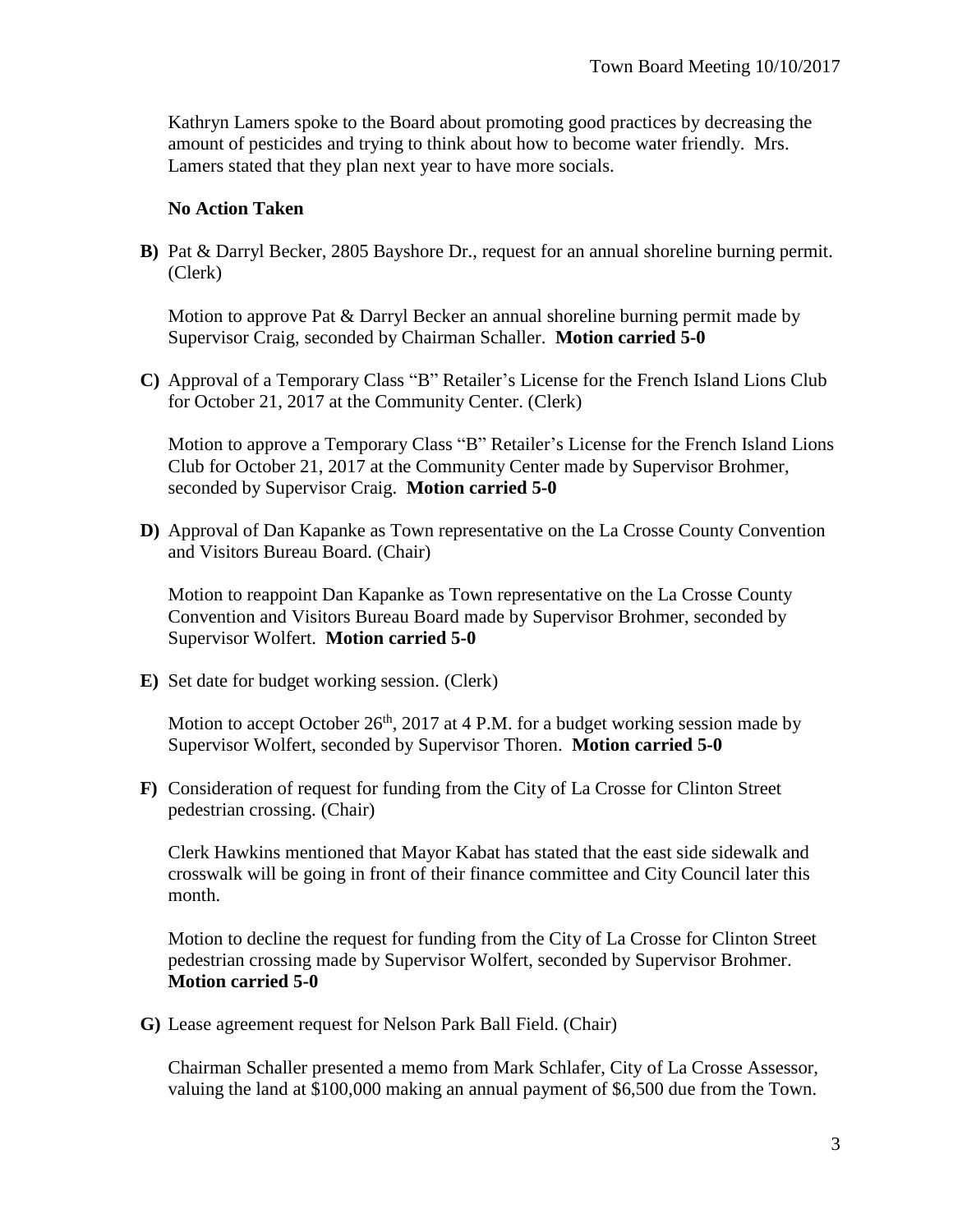Chairman Schaller asked if the Board would like to make a counter-offer. The consensus of the Board is to hold over the item pending a counter-offer.

Motion to postpone agenda item 5(G) until a counter offer can be presented made by Supervisor Brohmer, seconded by Supervisor Wolfert. **Motion carried 5-0**

**H)** Renewal of maintenance agreement for assessing and consulting services for 2018-2019 assessment year with Pauls and Associates. (Chair)

Motion to renew the maintenance agreement for assessing and consulting services for 2018-2019 assessment year with Pauls and Associates made by Supervisor Wolfert, seconded by Supervisor Thoren. **Motion carried 5-0**

**I)** Discussion regarding the possible formation of Police, Fire, and Personnel Committee. (Chair)

Chairman Schaller is still looking for volunteers to the Committee. Chairman Schaller asked that anyone interested call him. Supervisor Wolfert is in favor but requests that skilled, HR ability requirements be a prerequisite to being on the Committee. Clerk Hawkins recommends a Board Member take the original resolution and amendments forming the Committee in 1989 and bring back to the Board a revised resolution.

Motion to postpone agenda item 5(I) until a later time made by Supervisor Brohmer, seconded by Supervisor Craig. **Motion carried 5-0**

**J)** Request to purchase cell phones for Town Board members. (Chair)

Supervisor Wolfert and Supervisor Thoren stated that they both neither need or want a Town issued cell phone. Supervisor Wolfert stated that the current phone system could potentially be set up with voicemail for Town Board members instead of issuing cell phones at an added cost to the Town.

Motion to look at the existing system and see if the Town can do messaging off of that first instead of budgeting for cell phones made by Supervisor Wolfert, seconded by Supervisor Craig. **Motion carried 5-0** 

**K)** Placement of school route signage on Hinkley Road and Tellin Ct. (Thoren)

Motion to approve placement of school route signs on Hinkley Road and Tellin Ct. as submitted made by Supervisor Thoren, seconded by Supervisor Craig. **Motion carried 5-0**

**L)** Discussion regarding requirements of municipal treasurer's bond. (Clerk)

Clerk Hawkins stated that 2017 Wisconsin Act 52 requires that a municipal treasurer's bond be in an amount no less than the amount of state and county taxes apportioned to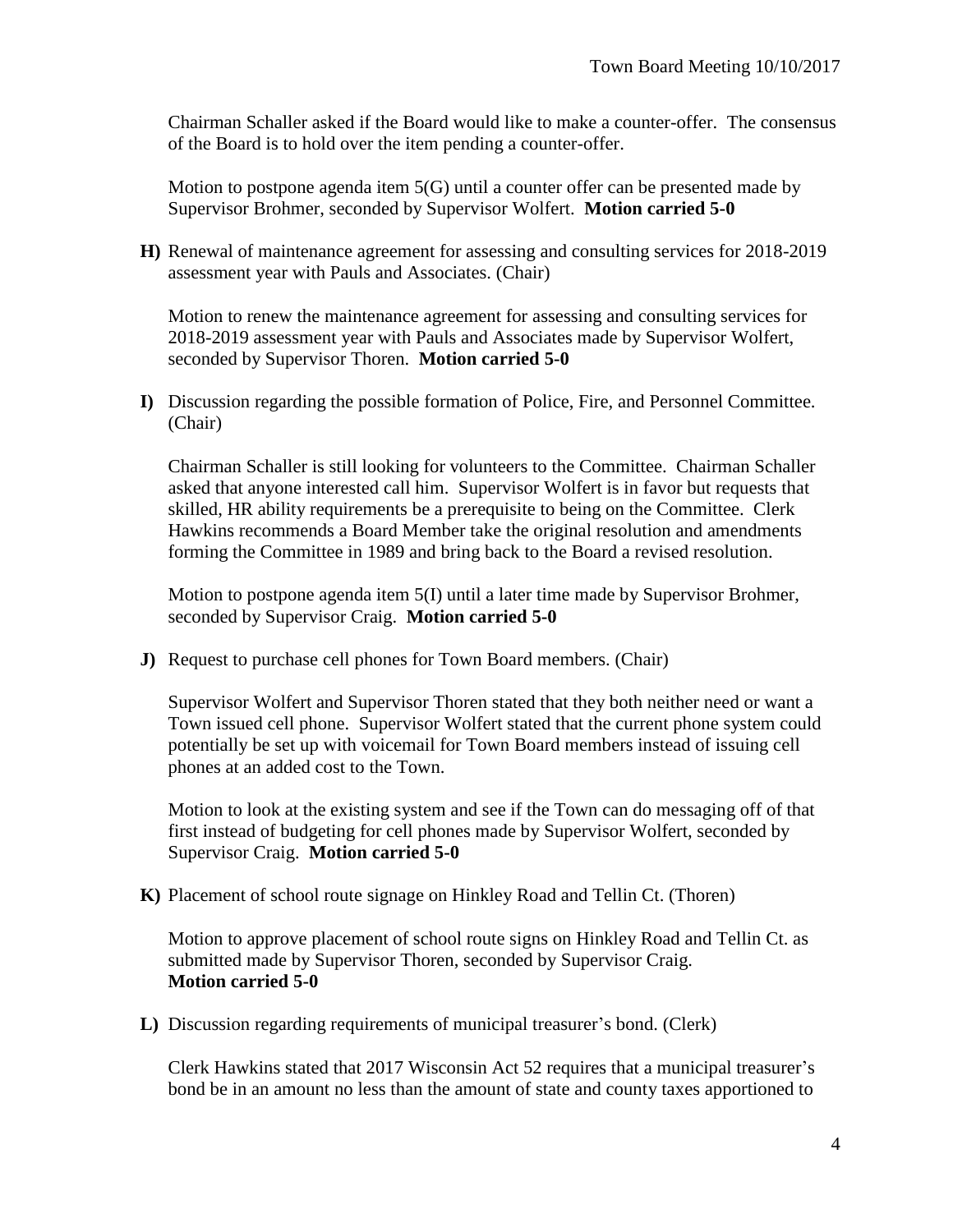the town. Prior to the Act, the size of the bond was capped at \$250,000. The recommendation from the Town's insurance agent stated eliminating the current bond for the treasurer and increasing the Town's yearly crime policy to cover the \$1.5 million bond requirements. This also creates a yearly savings to the Town of around \$273.00.

Motion to approve the bonding as presented made by Supervisor Wolfert, seconded by Supervisor Brohmer. **Motion carried 5-0**

**M)** Approval of elected Fire Department officers and trustees.

Motion to approve the officers and trustees as submitted by the Fire Department from the Fall 2017 Election made by Supervisor Wolfert, seconded by Chairman Schaller. **Motion carried 4-0 (Supervisor Thoren abstained)**

## **6) Public Comment:** *(limit 5 minutes per person)*

Motion to receive public comment made by Supervisor Craig, seconded by Supervisor Thoren. **Motion carried 5-0**

*Kelsey Craig, 2500 1<sup>st</sup> Ave. E.*, wanted to remind the public that Saturday, October 28<sup>th</sup> from 10am-2pm is the Frog Pond cleanup day.

*Doug Olson, 3035 Lakeshore Dr.,* wanted to know when the water issue will be looked at and resolved. Mr. Olson asked when the budget hearing would be. Clerk Hawkins stated that a date has not been set yet but plans on sometime in November.

*Barbara Ball, 104 Goodard Pl.,* stated that the Town should not be giving the City of La Crosse any money for anything.

*Lee Weis, 100 Church Dr.,* agreed with Mrs. Ball.

*Bruce Becker, 3111 Lakeshore Dr.,* asked Supervisor Wolfert about the manhole issue at Shenanigans. Mr. Becker also asked if the furnace for the maintenance shop was going to be installed. Supervisor Brohmer stated that all the paperwork was signed today and Steve Pintz would be finalizing the install.

*Brent Howe, 3005 Lakeshore Dr.,* requests a full audit be done to determine when the Airport took property away from the Town.

Motion to close public comment made by Supervisor Wolfert, seconded by Chairman Schaller. **Motion carried 5-0**

Motion to recess for 5 minutes made by Supervisor Thoren, seconded by Chairman Schaller. **Motion carried 5-0 (7:50 P.M.)**